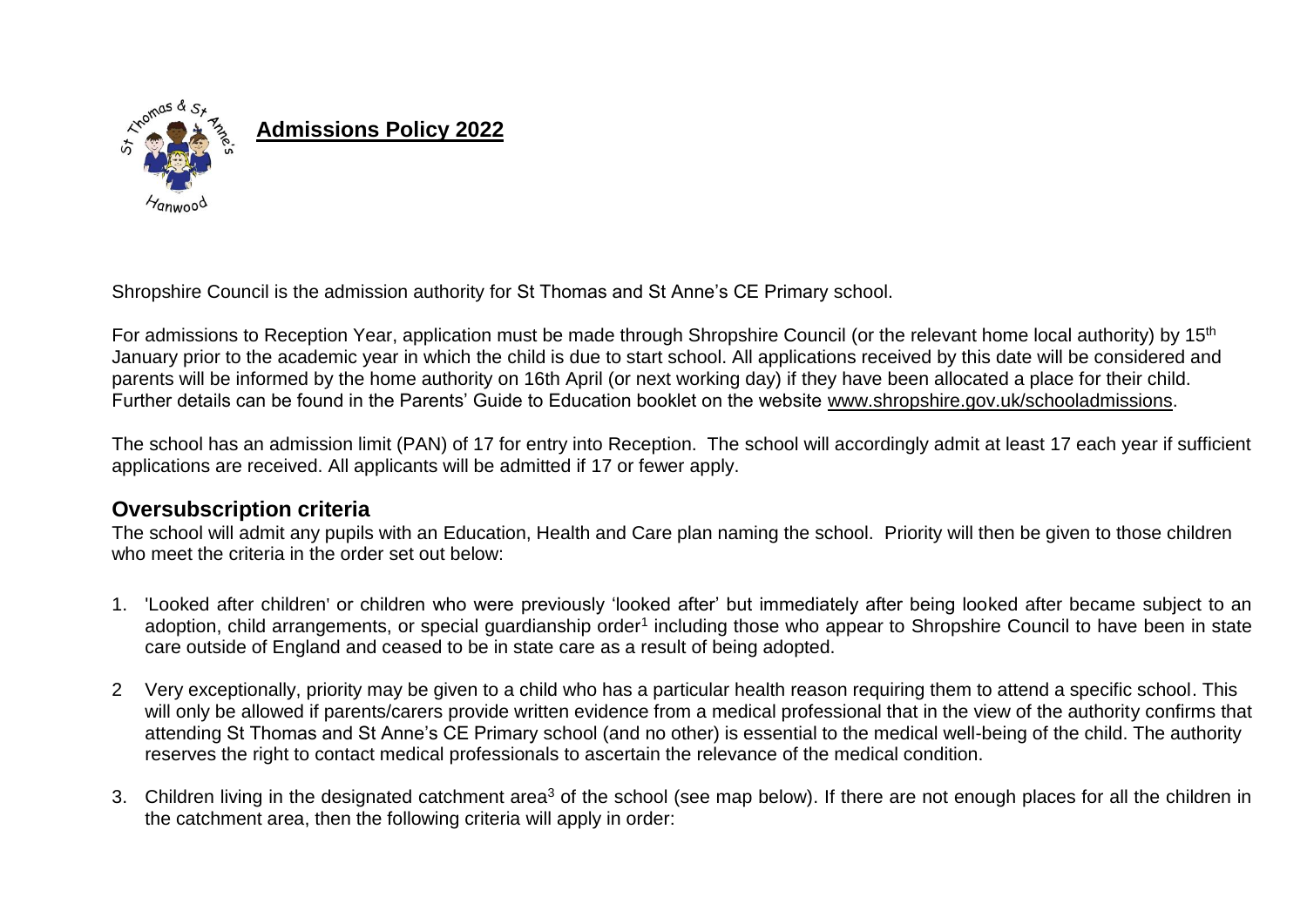- 3a. Priority will be given to children living in the catchment area<sup>3</sup> who will have an older sibling<sup>2</sup> on roll at the school on the dav thev are due to start school.
- 3b. After that, priority will be given to other children who live within the catchment area<sup>3</sup>.
- 4. Children living outside the designated catchment area will be offered places. If there are not enough places for all the children in the catchment area, then the following criteria will apply in order:

4a. Children who will have an older sibling<sup>2</sup> at the school on the day they are due to start school.

4b All other children.

See footnotes below… Notes:

<sup>1</sup> A looked after child is a child who is (a) in the care of a local authority, or (b) being provided with accommodation by a local authority in the *exercise of their social services functions (see the definition in Section 22(1) of the Children Act 1989).*

<sup>1</sup> An adoption order is an order under the Adoption Act 1976 (see Section 12 adoption orders) and children who were adopted under the Adoption *and Children Act 2002 (see Section 46 adoption orders).* 

*<sup>1</sup>A 'child arrangements order' is an order settling the arrangements to be made as to the person with whom the child is to live under Section 8 of the Children Act 1989 as amended by Section 14 of the Children and Families Act 2014.* 

*Section 14A of the Children Act 1989 defines a 'special guardianship order' as an order*

*appointing one or more individuals to be a child's special guardian (or special guardians).*

<sup>2</sup> 'Sibling' means a natural brother or sister, a half brother or sister, a legally adopted brother or sister or half-brother or sister, a step brother or *sister, or other child living in the same household who, in any of these cases, will be living with them at the same address at the date of their entry to the academy. However, cousins, other relatives or friends who take up residence in a home in order to establish an 'in catchment area' address will not be given priority under the sibling criterion.*

<sup>3</sup> Applicants will only be considered as resident in the designated catchment area when formal confirmation of the address (an exchange of *contracts or signed tenancy agreement) has been received.*

Each of the categories and sub-categories above will be rank ordered according to the distance from home to school as a straight line measurement. For admissions purposes all distances are measured as a straight line distance on a computerised mapping system between the home address and the nearest pedestrian entrance gate of the school by pinpointing the eastings and northings, the shortest distance being given highest priority. Where two addresses are within the same block of flats, the lowest number of flat nearest the ground floor will be deemed to be the nearest in distance.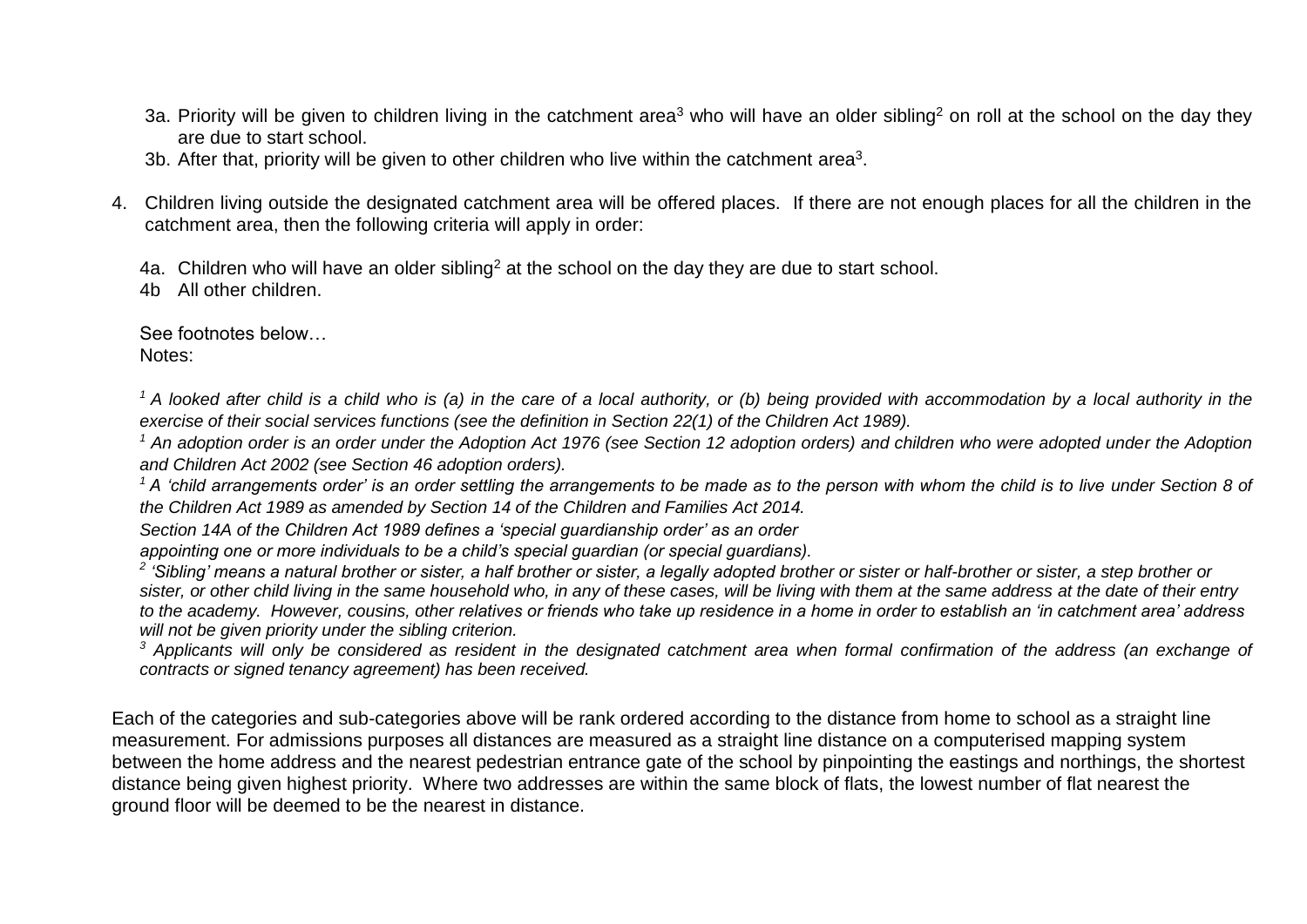In the event that two applications are exactly the same after all other criteria have been taken into account a tie breaker will be used. This will be by random allocation and overseen by an independent party not connected with the admissions process. However, if children of multiple birth (twins and triplets) are tied for the final place, those siblings will be admitted over PAN as permitted by infant class size rules.

All applicants are required to give correct information about the genuine residential address of the child. Where any information regarding a home address is found to be fraudulent or misleading a school place may be withdrawn even if the child has been admitted to the school. Where separated parents share care of their child, the home address will be deemed to be the address where the child spends the majority of school nights (term-time Sunday to Thursday). Where this results in an equal number of nights, the home address of the parent claiming child benefit will be used for school admission purposes.

#### **When can my child start school?**

Children can attend primary education from the September following their 4th birthday. The law requires that children attend school from the prescribed day*<sup>4</sup>* following their 5th birthday. Parents can request that the date their child is admitted to the school is deferred until later in the school year, or until the child reaches compulsory school age in that year. They can also request that their child attends part-time until they reach compulsory school age. However, the offer of a place cannot be held over until the next academic year.

<sup>4</sup> Children become of compulsory school age on the first prescribed day following their 5th birthday: 31 August, 31 December or 31 March (or on that day if any of these dates are the child's birthday).

For more information on deferring the start of Reception to a different cohort, please see below.

#### **Admission of children outside their normal age group (not Reception)**

Parents may seek a place for their child outside their normal year group with a different cohort. Such requests may be appropriate, for instance where the child is gifted or talented, or where a child has suffered from particular social or medical issues impacting his or her schooling. All such requests will be considered on their merits and either agreed or refused, on that basis. If a request is refused, the child will still be considered for admission to their normal age group.

The process for requesting such an admission is as follows:

With the application, parents should request that the child is admitted to another year group (state which one), and the reasons for that request. Parents will submit any evidence in support of their case with the application, for instance from a medical practitioner, headteacher etc. Some of the evidence a parent might submit could include: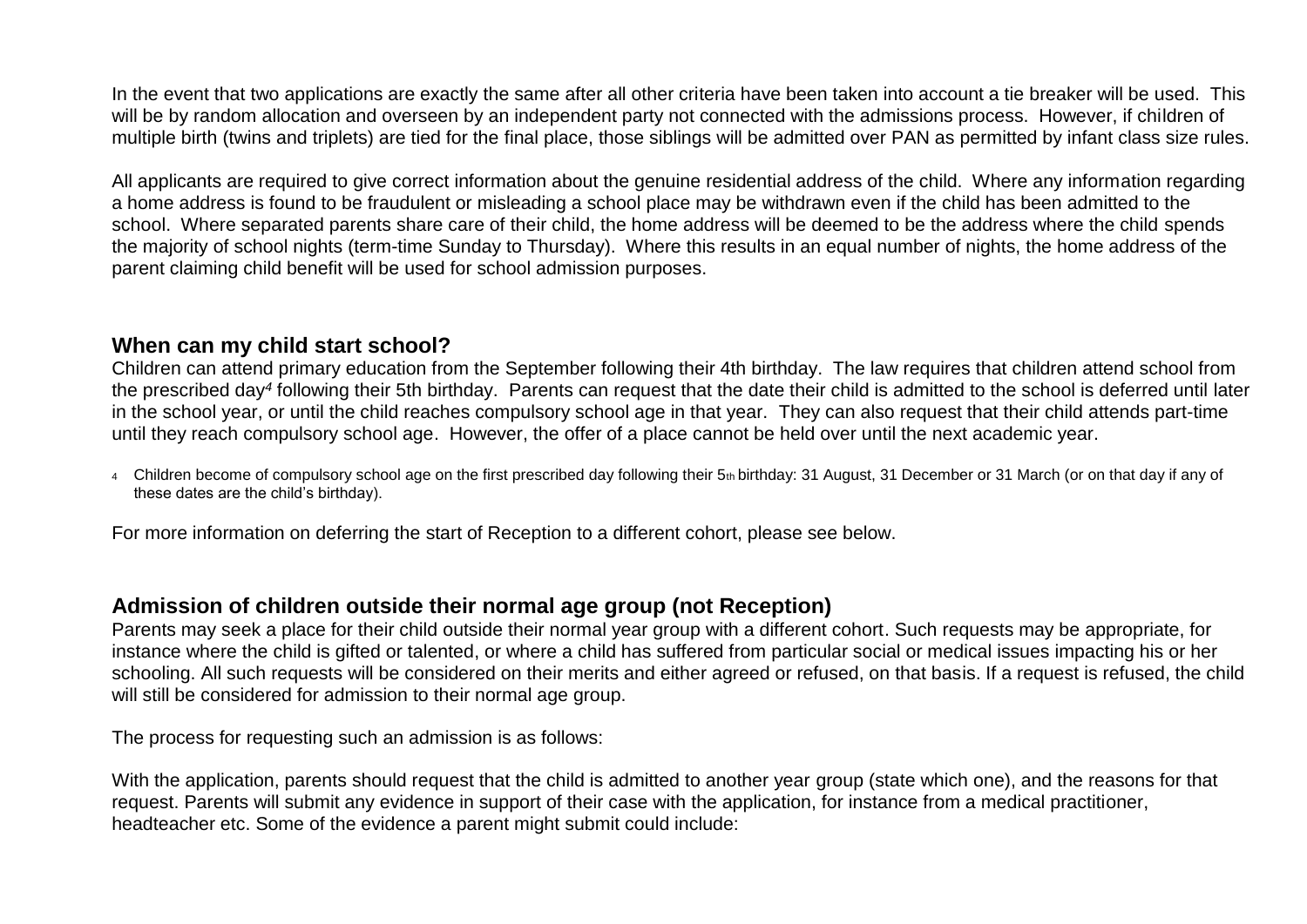- information about the child's academic, social and emotional development;
- where relevant, their medical history and the views of a medical professional;
- whether they have previously been educated out of their normal age group; and
- whether they may naturally have fallen into a lower age group if it were not for being born prematurely.

Requests for admission out of the normal year group will be considered alongside other applications made at the same time.

### **Requests to defer starting Reception**

Children must have started school when they reach compulsory school age and cannot start school before the September following their fourth birthday.

Requests to defer starting Reception, must be made to Shropshire Council's School Admissions Team at the same time as the application for a school place and by the closing date of 15 January.

Shropshire Council will gather as much information about the child as possible. Parents may submit documentation in support of their request and information may be provided by the current educational or early years setting. (See examples in section above.)

Consideration will be given to exceptional circumstances in a child's development, medical history and premature birth, if applicable. Very exceptionally, an assessment by an educational psychologist may be appropriate.

When all the information is collated, the request will be considered by the admission authority. The decision will be made on the individual circumstances of the case and whether it is in the child's best interests to join a different cohort.

If a deferred entry is approved, the school place application will be withdrawn, and parents will need to re-apply the following year. **An agreed Reception deferral does not guarantee a place at the school the following year; a fresh application must be considered in terms of oversubscription criteria along with all the other applications received for that year group.** If a request is refused, the child will still be considered for admission to their normal age group.

### **Mid-term applications**

Mid-term applications should be made directly to the school and will be considered using the same admissions criteria given above. To apply for a place other than the start of Reception, parents should apply directly to the school on a mid-term application form available the Shropshire Council website www.shropshire.gov.uk/schooladmissions or from school. If there is a space available in that year group, a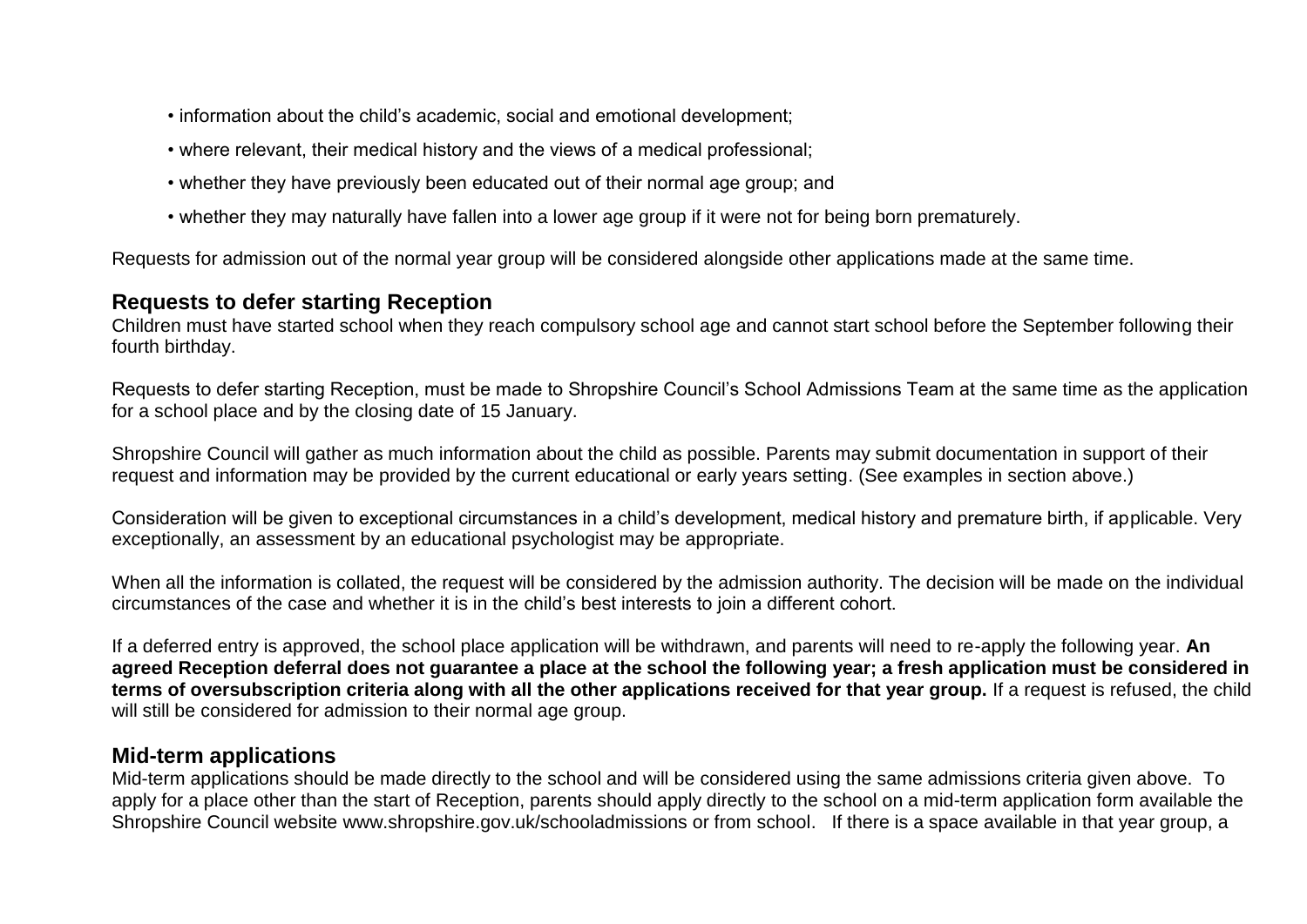place will be granted. If the application is for a place in an over-subscribed year group, then the Headteacher will meet with the Business Manager to consider whether additional places can be offered above the published admission number. Consultation with Governors may be appropriate in some cases, where agreed criteria will be applied.

If a place cannot be offered, parents will receive a formal letter and information on how to appeal against the decision.

## **Waiting list**

Other than the first term of Reception year, the school will maintain a waiting list for unsuccessful applicants held in order of oversubscription criteria. Shropshire Council will operate the Reception waiting list for the first term of the academic year of admission after which the school will operate the waiting list. If any vacancies arise, places will be offered to applicants at the top of the waiting list. If a place can be offered, the applicant will be expected to take up the place within 6 school weeks or by the start of the next half term, whichever is the earliest date, with the exception of Reception children who have deferred entry until later in the same academic year. The waiting list will be reordered in accordance with the oversubscription criteria whenever anyone is added to or leaves it. If an offer of a place is refused, the name will be removed from the waiting list.

# **Appeals**

All applicants refused a place have a right of appeal to an independent appeal panel constituted and operated in accordance with the School Admission Appeals Code.

Appellants should contact Shropshire Council School Admissions Team for information on how to appeal. Information on the timetable for the appeals process is on the website www.shropshire.gov.uk/schooladmissions. Parents must be given at least 10 school days from the date of notification that their application was unsuccessful to lodge an appeal.

# **Catchment Area**

The proposed catchment area for the school is below: